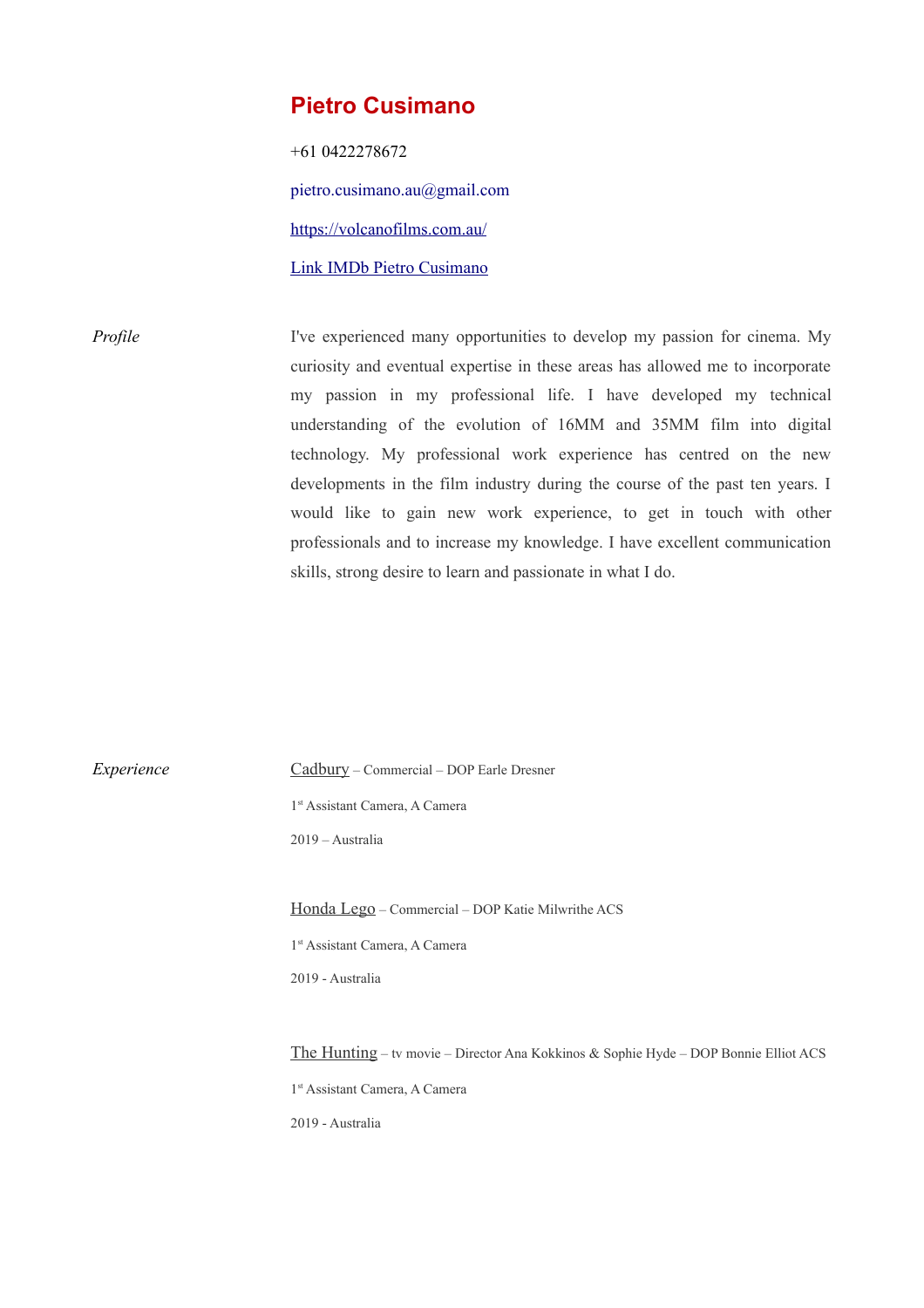H Is For Happines – Director John Sheedy – DOP Bonie Elliot ACS

1 st Assistant Camera, A Camera

2018 - Australia

High Ground – feature film – Director Stephen Johnson – DOP Andrew Commis ACS 1 st Assistant Camera, B Camera 2018 - Australia

The Whistleblower – feature film – Director Xiaolu Xue – DOP Mark Wareham ACS Action Unit, 1 st Assistant Camera, C Camera 2018– Australia

Angel Of Mine – feature film – Director Kim Farrant – DOP Andrew Commis ACS 1 st Assistant Camera, B Camera 2018– Australia

Glitch - tv series – Director Emma Freeman – DOP Aaron Farrugia 1 st Assistant Camera, B Camera 2018 – Australia - 2 Episodes

Wentworth – tv series – DOP Kathy Chambers

1 st Assistant Camera, A Camera

2017 – Australia - 3 Episodes

Slam - feature film - Director Partho Sen-Gupta - DOP Bonnie Elliott ACS 1<sup>st</sup> Assistant Camerna, A Camera (focus puller anamorphic lens Panavision G4) 2017- Australia

The Wheel - feature film - Director Dee McLachlan - DOP Garry Richards 1 st Assistant Camera, B Camera Movi Technician 2017- Australia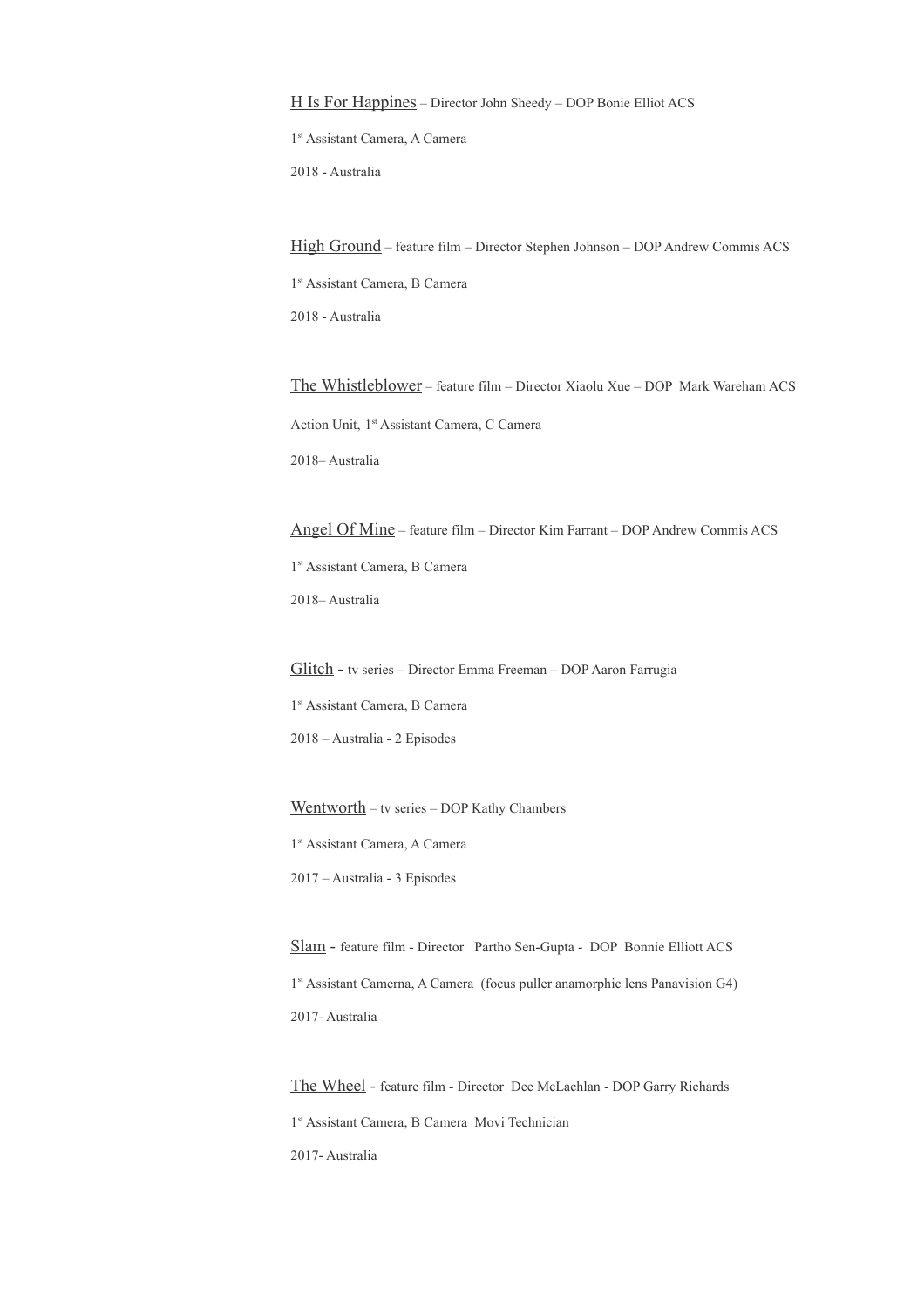Three Summer - feature film - Director Ben Elton - DOP Katie Milwrithe ACS

1 st Assistant Camera, A Camera

2016 – Australia

Breath - feature film - Director Simon Baker - DOP Marden Dean

1 st Assistant Camera, B Camera

2016 – Australia

Jasper Jones - feature film - Director Rachel Perkins - DOP Mark Wareham ACS 1 st Assistant Camera, B Camera 2016 – Australia

The Space Between – feature film - Dir. Ruth Borgobello - DOP Katie Milwrithe ACS 1 st Assistant Camera, A Camera  $2015$  – Italy

 $\frac{F_{OX}}{F_{OX}}$  Sports  $F1$  – commercial 1 st Assistant Camera

2015 - Australia

Amcom – commercial

Camera Operator

2015 - Australia

Square Eyes - short film

1 st Assistant Camera, A Camera

2014 - Australia

## Looking for Grace - feature film - Director Sue Brooks - DOP Katie Milwrithe ACS

1 st Assistant Camera, A Camera - Camera Operator, B Camera

2014 - Australia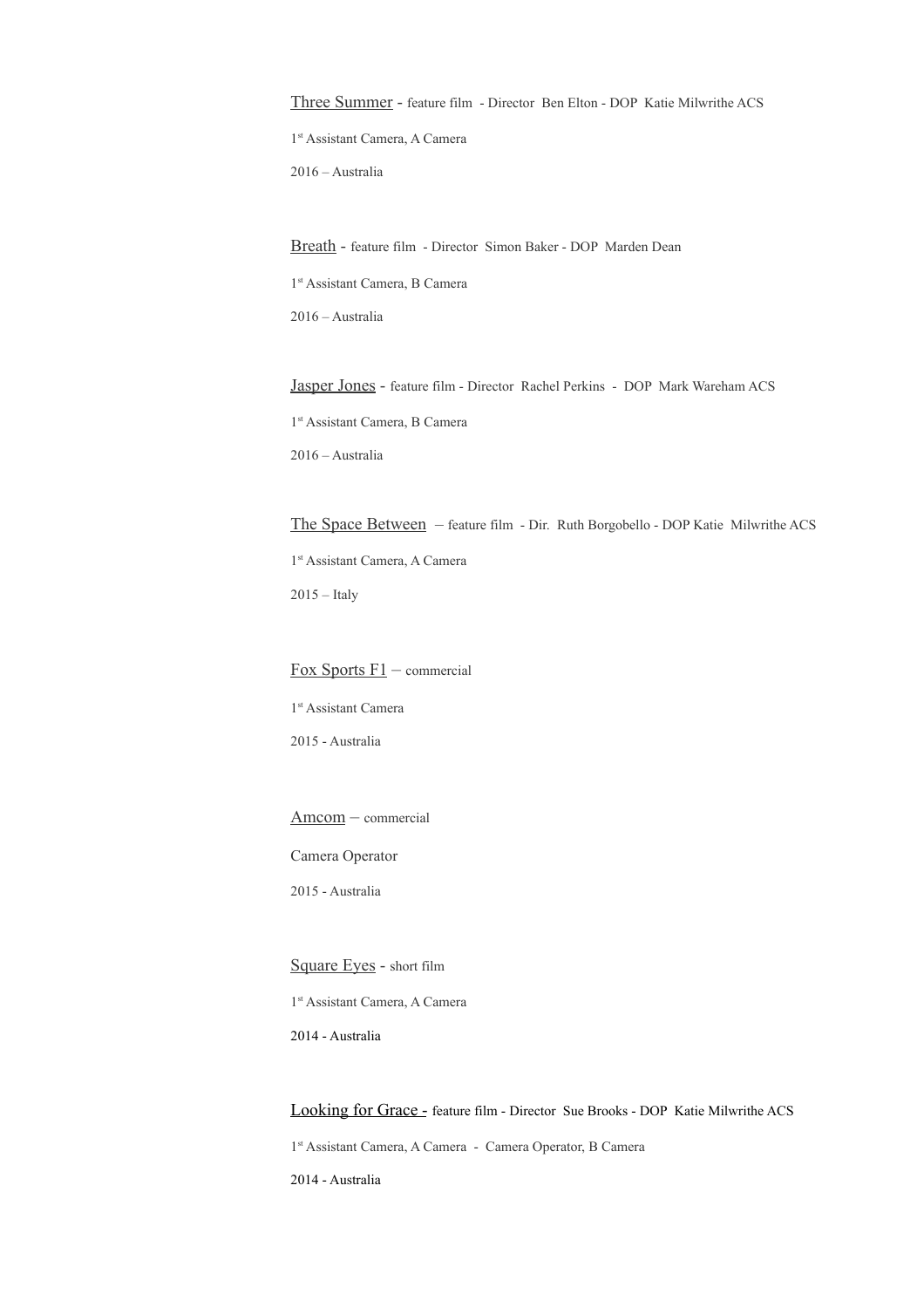Teenage Kicks – feature film – Director- Craig Boreham - DOP Bonnie Elliott ACS

1 st Assistant Camera, A Camera

2014 - Australia

Una mamma imperfetta - TV series – DOP Daria D'Antonio

1 st Assistant Camera, A Camera

2013 – Italy

Italo – feature film - DOP Daria D'Antonio 1 st Assistant Camera, A Camera 2013 - Italy

La Trattativa - feature film - Director Sabina Guzzanti - DOP Daniele Ciprì 1 st Assistant Camera, A Camera 2013 - Italy

Salvo - feature film – Director - Fabio Grassadonia - Antonio Piazza - DOP Daniele Ciprì 1 st Assistant Camera, A Camera 2012 - Italy

Dormant Beauty -feature film – Director - Marco Bellocchio - DOP Daniele Ciprì 1 st Assistant Camera, B Camera 2012 – Italy

Alì Blue Eyes - feature film - Director - Claudio Giovannesi - DOP Daniele Ciprì 1 st Assistant Camera, B Camera 2011 - Italy

Interno Giorno - feature film – Director - Tommaso Rossellini - DOP Daniele Nannuzzi 1 st Assistant Camera, B Camera 2011 - Italy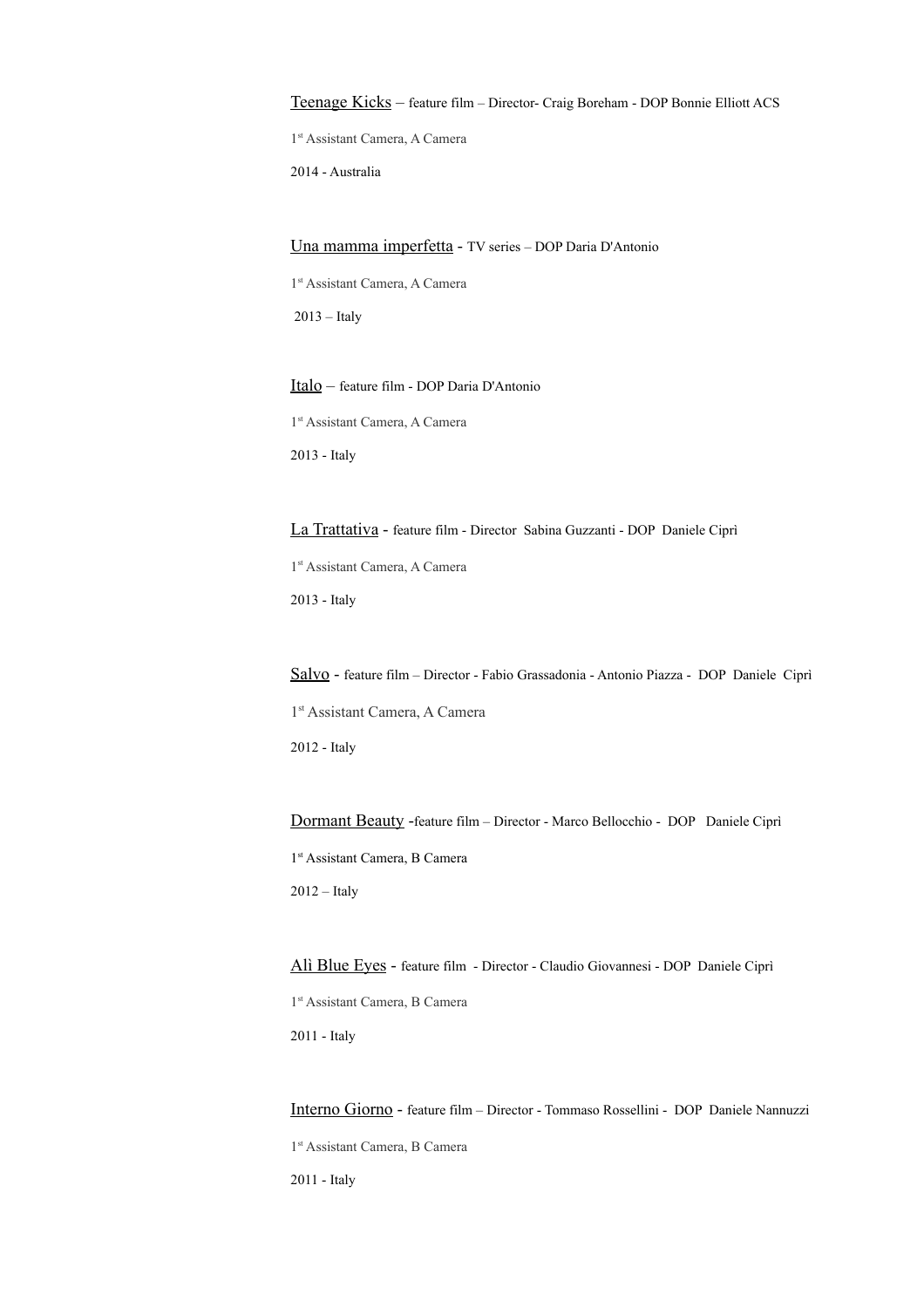The Black Sheep - feature film - Director - Ascanio Celestini - DOP Daniele Ciprì 1 st Assistant Camera, B Camera 2010 - Italy

Lost Kisses - feature film – Director - Roberta Torre - DOP Fabio Zamarion 2<sup>nd</sup> Assistant Camera, A Camera 2010 - Italy

Clash of Civilization over an Elevator in Piazza Vittorio - feature film DOP Fabio Zamarion 2<sup>nd</sup> Assistant Camera, A Camera 2010 - Italy

Vincere - feature film – Director - Marco Bellocchio - DOP Daniele Ciprì Focus Puller B camera, 2nd Assistant Camera 2009 - Italy

Moana - TV movie Director - Alfredo Peyretti - DOP Fabio Zamarion

1 st Assistant Camera, B Camera 2009 - Italy

Il Prossimo Tuo - feature film - Director - Anne Ritte Ciccone - DOP Fabio Zamarion 2<sup>nd</sup> Assistant Camera, A Camera 2008 – Italy/Finland

A perfect Day - feature film - Director - Ferzan Ozpetek - DOP Fabio Zamarion 2 nd Assistant Camera, A Camera 2008 - Italy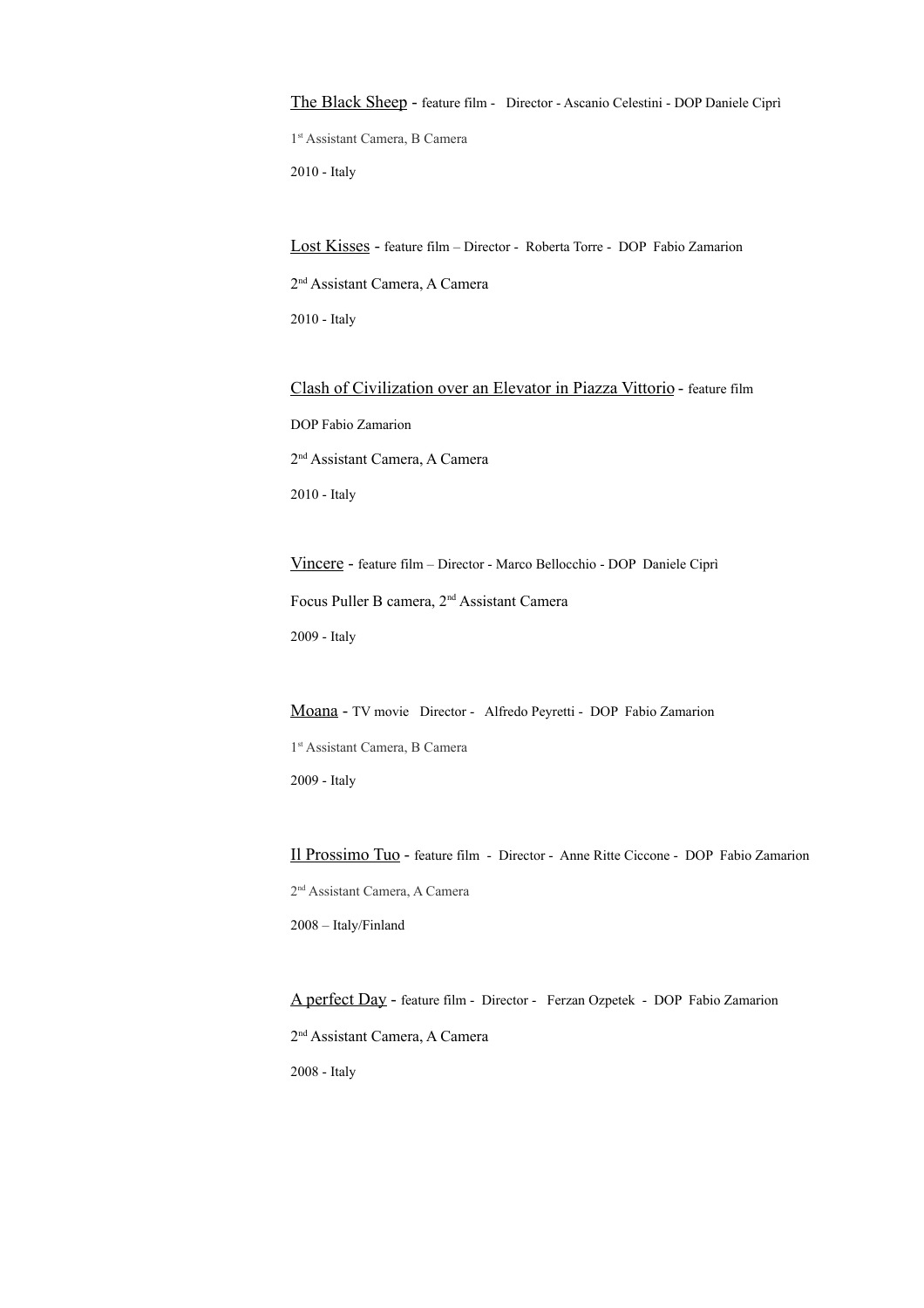|                    | Quell'Estate Felice - feature film -Director Beppe Cino - DOP Alessandro Ojetti        |
|--------------------|----------------------------------------------------------------------------------------|
|                    | 2 <sup>nd</sup> Assistant Camera, A Camera                                             |
|                    | 2007 - Italy                                                                           |
|                    | La signorina Effe - feature film - Director - Wilma Labate - DOP Fabio Zamarion        |
|                    | 2 <sup>nd</sup> Assistant Camera, A Camera                                             |
|                    | 2007 - Italy                                                                           |
|                    | Callas e Onassis - TV series - Director - Giorgio Capitani - DOP Fabio Zamarion        |
|                    | 2 <sup>nd</sup> Assistant Camera, A Camera                                             |
|                    | The Fine Art of Love - feature film Director John Irvin - DOP Fabio Zamarion           |
|                    | Video Controller                                                                       |
|                    | 2005 - Czech Republic                                                                  |
| Education          | Training at Panalight S.P.A. Panavision, Rome, Italy;                                  |
|                    | Digital Camera Red Epic & Arri Alexa Course at Techno Vision D-Vision,<br>Rome, Italy; |
|                    | Cinema and Television Course at Sapienza University, Rome, Italy;                      |
|                    | Accounting high school Vilfredo Pareto, Palermo, Italy;                                |
|                    | Training at Photography Studio Allotta, Palermo, Italy.                                |
|                    |                                                                                        |
| Skills             | Cinematographer; Camera Operator; Focus Puller; Assistant Camera;                      |
|                    | Clapper Loader; Video Assist Operator; Photography                                     |
| Computer Expertise | Mac & Windows operating systems.                                                       |